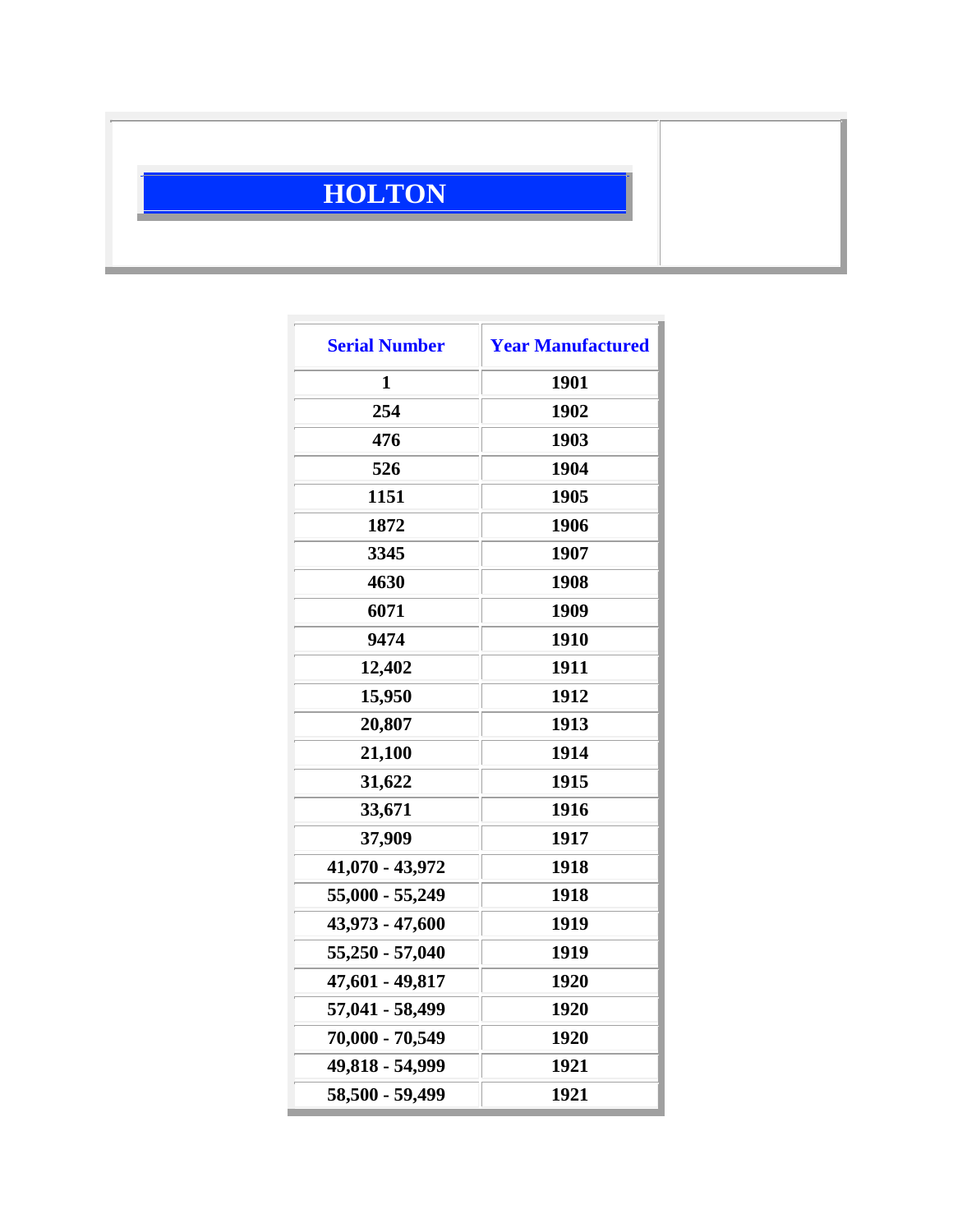| 70,550 - 73,199   | 1921 |
|-------------------|------|
| 59,500 - 60,599   | 1922 |
| 73,200 - 76,099   | 1922 |
| $60,600 - 61,649$ | 1923 |
| $76,100 - 81,000$ | 1923 |
| $61,650 - 62,199$ | 1924 |
| 81,001 - 85,600   | 1924 |
| 62,200 - 62,899   | 1925 |
| 85,900 - 89,849   | 1925 |
| $62,900 - 63,149$ | 1926 |
| 89,850 - 92,799   | 1926 |
| $63,150 - 63,299$ | 1927 |
| 92,800 - 97,199   | 1927 |
| 63,300 - 63,549   | 1928 |
| 97,200 - 101,399  | 1928 |
| 63,550 - 63,849   | 1929 |
| 101,400 - 105,199 | 1929 |
| 63,850 - 64,049   | 1930 |
| 105,200 - 108,399 | 1930 |
| $64,050 - 64,149$ | 1931 |
| 108,400 - 111,049 | 1931 |
| 111,099 - 113,899 | 1932 |
| 113,990 - 114,999 | 1933 |
| 115,000 - 117,299 | 1934 |
| 117,300 - 118,599 | 1935 |
| 118,600 - 120,599 | 1936 |
| 120,600 - 122,899 | 1937 |
| 122,900 - 125,849 | 1938 |
| 125,850 - 132,799 | 1939 |
| 132,800 - 140,099 | 1940 |
| 140,100 - 151,299 | 1941 |
| 151,300 - 154,199 | 1942 |
| 154,200 - 154,699 | 1943 |
| 154,700 - 154,899 | 1944 |
|                   |      |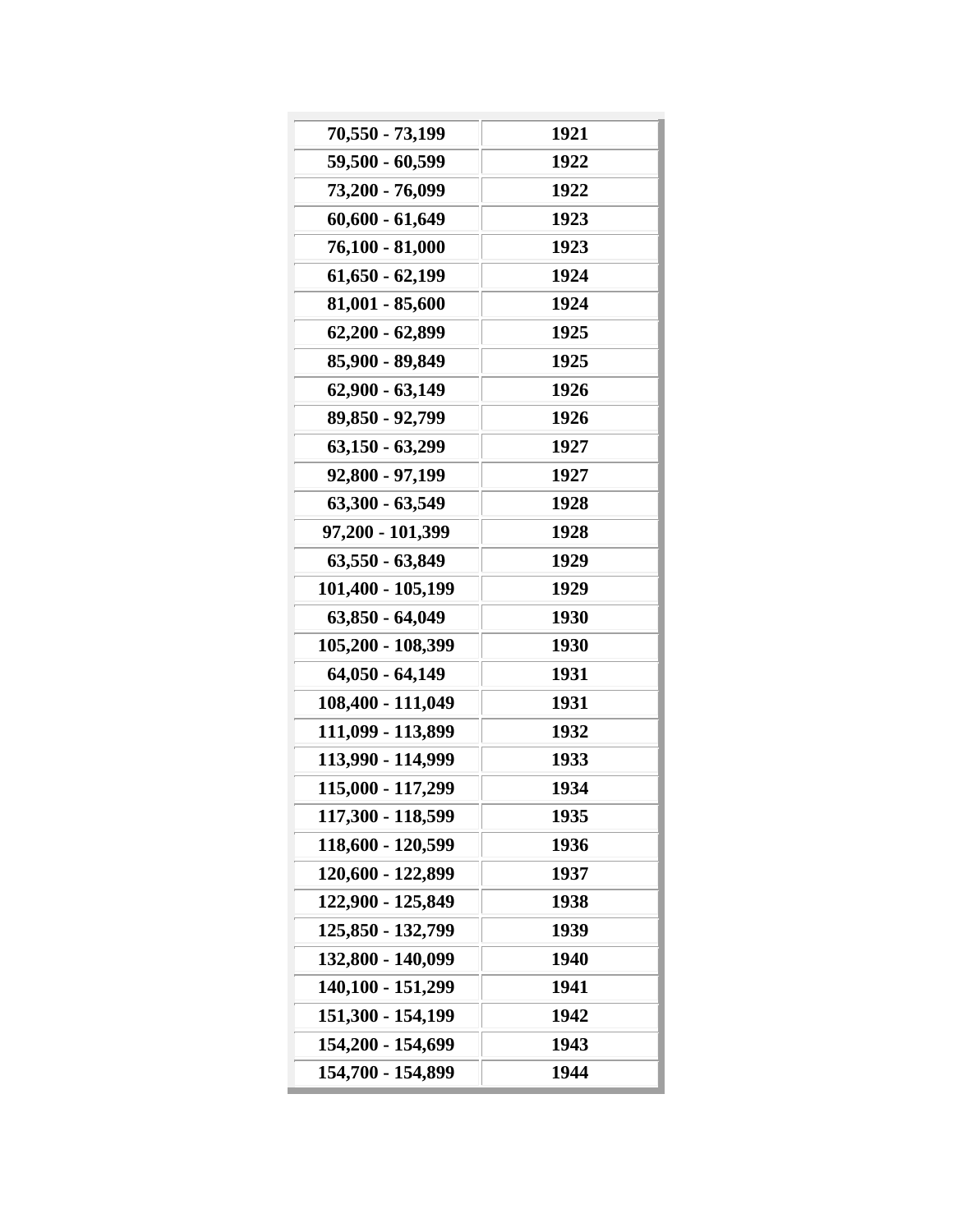| 154,900 - 156,099 | 1945 |
|-------------------|------|
| 156,100 - 165,599 | 1946 |
| 165,600 - 181,999 | 1947 |
| 182,000 - 198,299 | 1948 |
| 198,300 - 210,299 | 1949 |
| 210,300 - 220,499 | 1950 |
| 220,500 - 232,599 | 1951 |
| 232,600 - 243,349 | 1952 |
| 243,350 - 254,099 | 1953 |
| 254,100 - 268,999 | 1954 |
| 269,000 - 281,399 | 1955 |
| 281,400 - 293,699 | 1956 |
| 293,700 - 307,399 | 1957 |
| 307,400 - 315,699 | 1958 |
| 315,700 - 326,099 | 1959 |
| 326,100 - 337,599 | 1960 |
| 337,600 - 348,399 | 1961 |
| 348,400 - 358,499 | 1962 |
| 358,500 - 373,699 | 1963 |
| 373,700 - 388,949 | 1964 |
| 388,950 - 403,350 | 1965 |
| 403,351 - 435,999 | 1966 |
| 436,000 - 455,749 | 1967 |
| 455,750 - 467,099 | 1968 |
| 467,100 - 483,099 | 1969 |
| 483,100 - 496,799 | 1970 |
| 496,800 - 504,200 | 1971 |
| 504,201 - 519,299 | 1972 |
| 519,300 - 524,599 | 1973 |
| 524,600 - 529,899 | 1974 |
| 529,900 - 535,199 | 1975 |
| 535,200 - 541,999 | 1976 |
| 542,000 - 548,429 | 1977 |
| 548,430 - 553,524 | 1978 |
|                   |      |